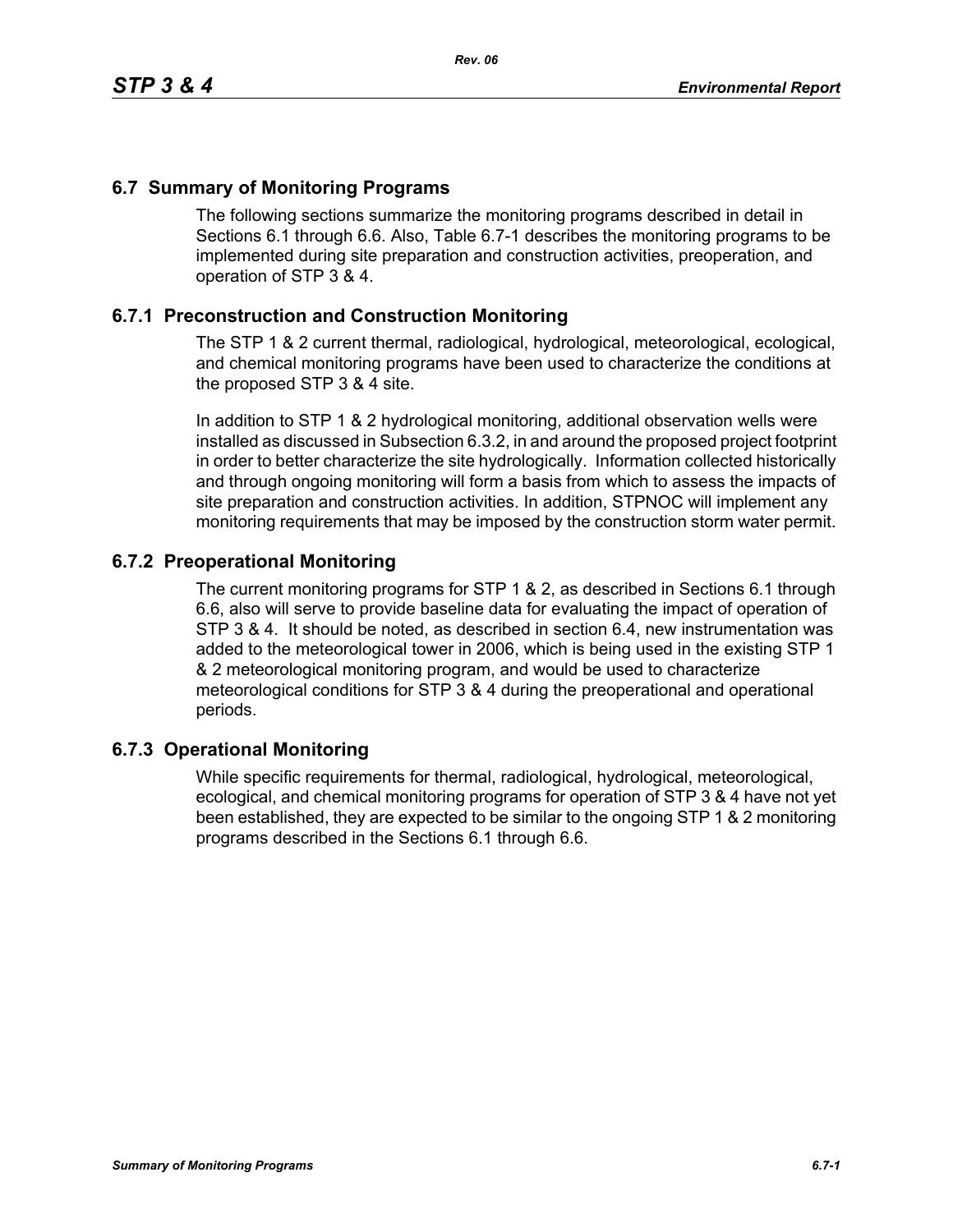| ۰.     |  |
|--------|--|
|        |  |
| $\sim$ |  |

| Program                      | <b>Scope/Content</b>                                                                                                                                                                                                                                                                                                                                                                                                                                   | <b>Status</b>         | <b>Requiring Agency</b> |
|------------------------------|--------------------------------------------------------------------------------------------------------------------------------------------------------------------------------------------------------------------------------------------------------------------------------------------------------------------------------------------------------------------------------------------------------------------------------------------------------|-----------------------|-------------------------|
|                              | <b>Site Preparation and Construction Monitoring</b>                                                                                                                                                                                                                                                                                                                                                                                                    |                       |                         |
| <b>Thermal Monitoring</b>    | Thermal monitoring is required for discharges to the Colorado River when<br>discharge occurs from the Main Cooling Reservoir (MCR) (see Table 6.6-1)                                                                                                                                                                                                                                                                                                   | Existing              | <b>TCEQ</b>             |
| Radiological<br>Monitoring   | Existing STP 1 & 2 radiological monitoring program will serve as the preoperational<br>monitoring program for STP 3 & 4. The following exposure pathways to radiation<br>would be monitored.<br>• Direct (dosimeters)<br>• Airborne (iodine and particulates)<br>• Waterborne (surface water, groundwater, drinking water and sediment)<br>. Ingestion (milk, broadleaf vegetation, fish, invertebrates, meat)<br>Parameters presented in Table 6.2-3. | Existing              | <b>NRC</b>              |
|                              | Ongoing groundwater tritium monitoring would be used to assess any potential<br>changes in groundwater tritium concentrations during construction<br>(see Table 6.2-4)                                                                                                                                                                                                                                                                                 | Existing              | <b>NA</b>               |
| Hydrological<br>Monitoring   | Twenty-eight wells were installed in the vicinity of the STP 3 & 4 footprint to<br>establish baseline hydrological conditions (groundwater levels, flow paths, and<br>gradients). Hydrologic monitoring at select or new wells will continue through<br>construction to assess and monitor potential impacts of construction on<br>groundwater conditions (e.g. de-watering, wellhead protection) (see Table 6.3-3)                                    | Existing              | <b>NA</b>               |
|                              | The TCEQ General Permit Relating to Discharges from Construction Activities<br>requires a monitoring program to ensure pollution (e.g., sediment loading) from<br>storm water is minimized.                                                                                                                                                                                                                                                            | Permit<br>Requirement | <b>TCEQ</b>             |
| Meteorological<br>Monitoring | New meteorological tower dew point and relative humidity instrumentation was<br>installed in 2006. Current data gathering would be used to determine<br>meteorological conditions at STP 3 & 4 for assessing safety and environmental<br>factors that would influence radiological exposure in the event of a radiological<br>release.                                                                                                                 | Existing              | <b>NRC</b>              |
| <b>Ecological Monitoring</b> | Regulatory agencies have not required ecological monitoring of STP 1 & 2 or its<br>associated transmission corridors since the period of reservoir filling (mid 1980s)<br>and there is no on-going monitoring                                                                                                                                                                                                                                          | Not Required          | <b>NA</b>               |

*STP 3 & 4*

Summary of Monitoring Programs *Summary of Monitoring Programs*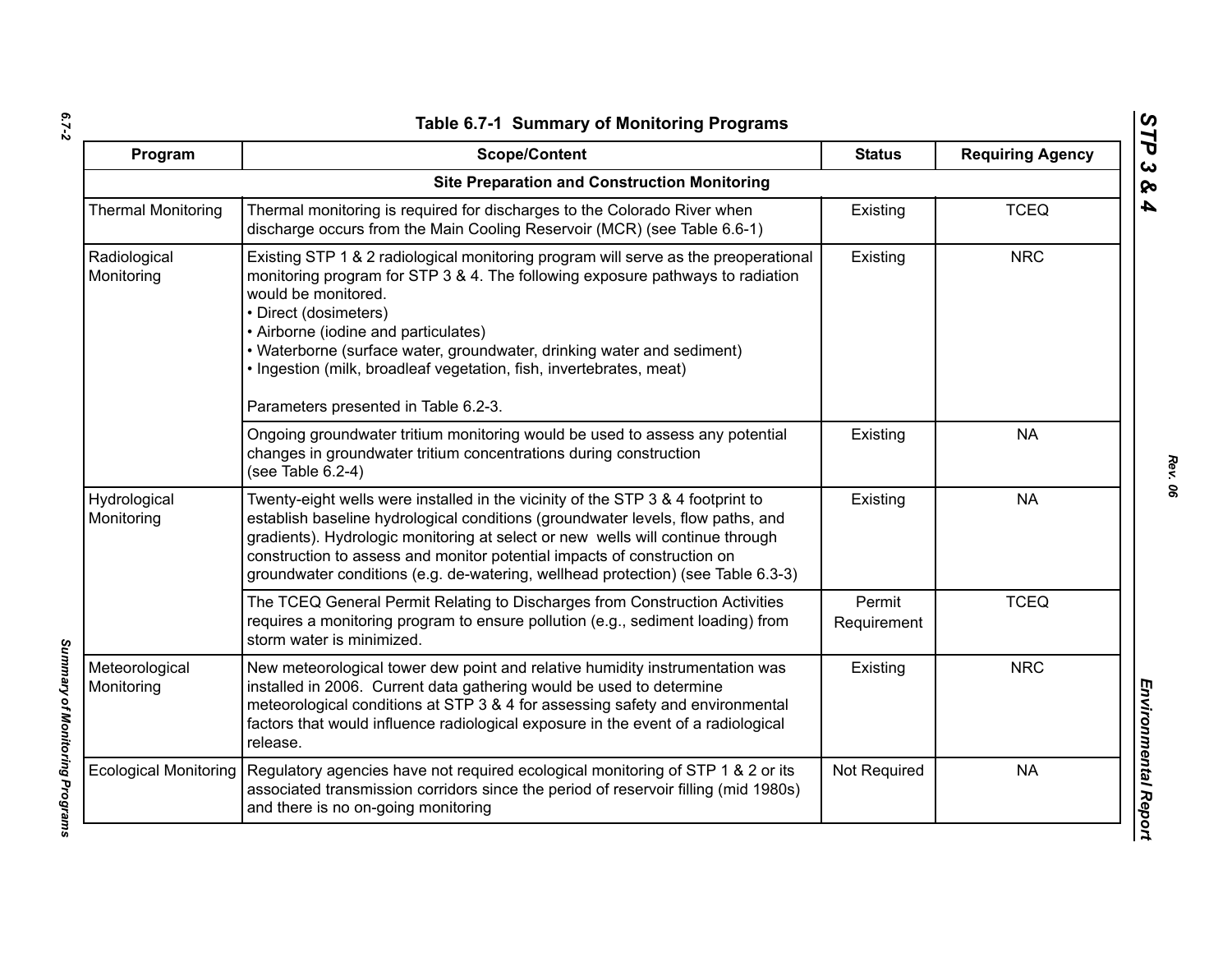| Program                    | <b>Scope/Content</b>                                                                                                                                                                                                                                                                                                                                                                                                                                    | <b>Status</b> | <b>Requiring Agency</b> |
|----------------------------|---------------------------------------------------------------------------------------------------------------------------------------------------------------------------------------------------------------------------------------------------------------------------------------------------------------------------------------------------------------------------------------------------------------------------------------------------------|---------------|-------------------------|
| <b>Chemical Monitoring</b> | Ongoing monitoring program for Units 1 & 2 required by the current TPDES permit<br>would be used to identify potential impacts of site preparation and construction of<br>Units 3 & 4. Parameters measured are presented in Table 6.6-1.                                                                                                                                                                                                                | Existing      | <b>TCEQ</b>             |
|                            | Ongoing monitoring for drinking water parameters (e.g. metals, trihalomethanes) at<br>various locations located throughout Units 1 & 2 would be used to monitor and<br>assess any impacts to drinking water quality from construction of Units 3 & 4 (see<br>Table 6.6-2).                                                                                                                                                                              | Existing      | <b>TCEQ</b>             |
|                            | Groundwater quality monitoring at select wells would be performed to ascertain the<br>chemical effects of construction activities on local groundwater quality (see Table<br>$6.6-3$ ).                                                                                                                                                                                                                                                                 | Existing      | <b>TCEQ</b>             |
|                            | Monitoring for analytical parameters (e.g. TSS, iron) at storm water outfall and/or<br>discharge points from STP 3 & 4 would be performed.                                                                                                                                                                                                                                                                                                              | Proposed      | <b>TCEQ</b>             |
|                            | Preoperational                                                                                                                                                                                                                                                                                                                                                                                                                                          |               |                         |
| <b>Thermal Monitoring</b>  | Thermal monitoring is required for discharges to the Colorado River when<br>discharge occurs from the MCR (see Table 6.1.-1)                                                                                                                                                                                                                                                                                                                            | Existing      | <b>TCEQ</b>             |
| Radiological<br>Monitoring | Existing STP 1 & 2 radiological monitoring program will serve as the pre-<br>operational monitoring program for STP 3 & 4. The following exposure pathways to<br>radiation would be monitored.<br>• Direct (dosimeters)<br>• Airborne (iodine and particulates)<br>• Waterborne (surface water, groundwater, drinking water and sediment)<br>. Ingestion (milk, broadleaf vegetation, fish, invertebrates, meat)<br>Parameters presented in Table 6.2-3 | Existing      | <b>NRC</b>              |
|                            | Ongoing groundwater tritium monitoring would be used to assess any changes in<br>groundwater tritium concentrations during pre-operation of STP 3 & 4 (see Table<br>$6.2-4$ ).                                                                                                                                                                                                                                                                          | Existing      | <b>NA</b>               |
| Hydrological<br>Monitoring | Hydrologic monitoring at identified wells will continue (see Table 6.3-3)                                                                                                                                                                                                                                                                                                                                                                               | Existing      | <b>NA</b>               |

*STP 3 & 4*

 $6.7 - 3$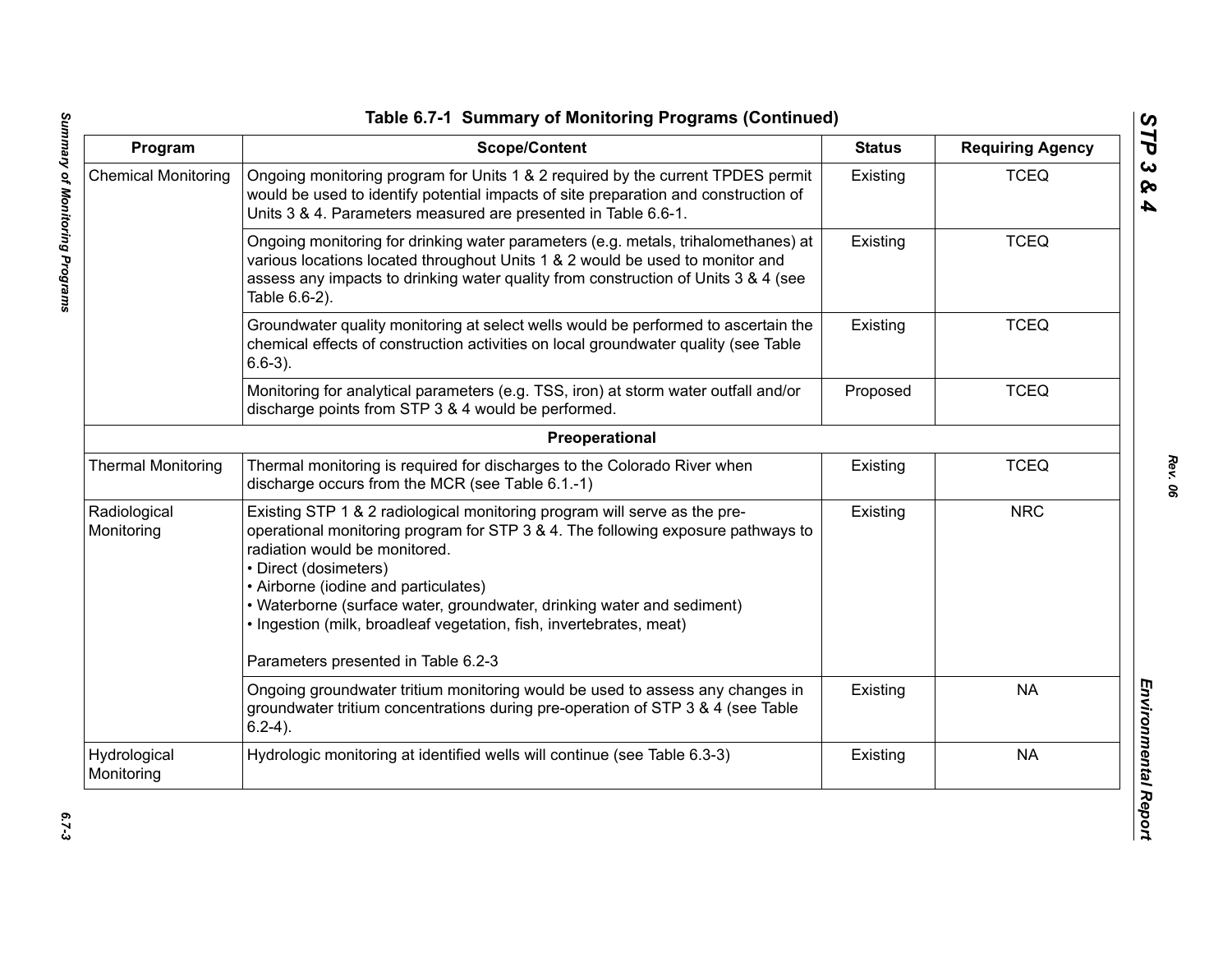*6.7-4*

| Program                      | <b>Scope/Content</b>                                                                                                                                                                                                                                                                                                                                                                                              | <b>Status</b> | <b>Requiring Agency</b> |
|------------------------------|-------------------------------------------------------------------------------------------------------------------------------------------------------------------------------------------------------------------------------------------------------------------------------------------------------------------------------------------------------------------------------------------------------------------|---------------|-------------------------|
| Meteorological<br>Monitoring | Current data gathering would be used to determine meteorological conditions at the<br>new units for assessing safety and environmental factors that would influence<br>radiological exposure in the event of a radiological release.                                                                                                                                                                              | Existing      | <b>NRC</b>              |
| <b>Ecological Monitoring</b> | Regulatory agencies have not required ecological monitoring of STP or its<br>associated transmission corridors since the period of reservoir filling (mid 1980s)<br>and there is no on-going monitoring                                                                                                                                                                                                           | Not Required  | <b>NA</b>               |
| <b>Chemical Monitoring</b>   | Ongoing monitoring program for STP 1 & 2 required by the current TPDES permit<br>would continue. Parameters measured are presented in Table 6.6-1.                                                                                                                                                                                                                                                                | Existing      | <b>TCEQ</b>             |
|                              | Ongoing monitoring for drinking water parameters (e.g. metals) at various locations<br>located throughout STP 1 & 2 would continue (see Table 6.6-2).                                                                                                                                                                                                                                                             | Existing      | <b>TCEQ</b>             |
|                              | Monitoring for analytical parameters (e.g. TSS, iron) at storm water outfall and/or<br>discharge points from STP 3 & 4 would be performed                                                                                                                                                                                                                                                                         | Proposed      | <b>TCEQ</b>             |
|                              | Operational                                                                                                                                                                                                                                                                                                                                                                                                       |               |                         |
| <b>Thermal Monitoring</b>    | Thermal monitoring is required for discharges to the Colorado River when<br>discharge occurs from the MCR (see Table 6.1-1).                                                                                                                                                                                                                                                                                      | Existing      | <b>TCEQ</b>             |
| Radiological<br>Monitoring   | Existing STP 1 & 2 radiological monitoring program would be utilized to monitor the<br>impacts from operation of STP 3 & 4. The following exposure pathways to radiation<br>would be monitored.<br>• Direct (dosimeters)<br>• Airborne (iodine and particulates)<br>• Waterborne (surface water, groundwater, drinking water and sediment)<br>· Ingestion (milk, broadleaf vegetation, fish, invertebrates, meat) | Proposed      | <b>NRC</b>              |
|                              | Parameters presented in Table 6.2-3                                                                                                                                                                                                                                                                                                                                                                               |               |                         |
|                              | Ongoing groundwater tritium monitoring would be used to assess any changes in<br>groundwater tritium concentrations during operation of STP 3 & 4 (see Table 6.2-4).                                                                                                                                                                                                                                              | Existing      | <b>NA</b>               |

*Summary of Monitoring Programs*